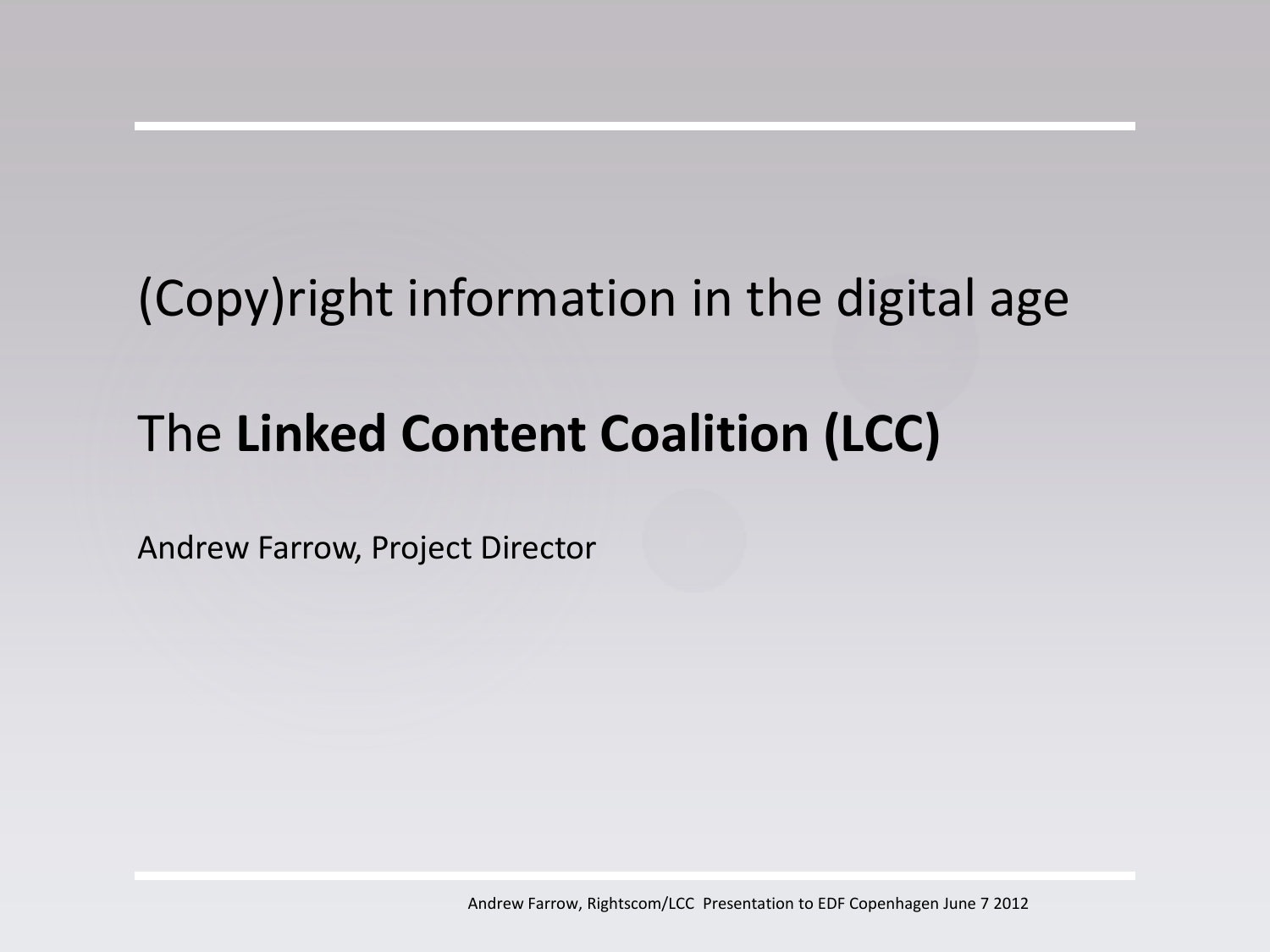### **Context**

**Digital media:** music (works and recording), books/ journals/newspapers, games, still images & audio visual

**A right:** granted by one party to another to do something which may be subject to prohibitions and/or conditions

**The business problem:** it's difficult to

- discover who owns the rights to a piece of content
- obtain information about the rights
- obtain a license to use the content

**The data problem:** this stuff is complicated!

**The political take:** the lack of a solution is a significant inhibitor to regional economic growth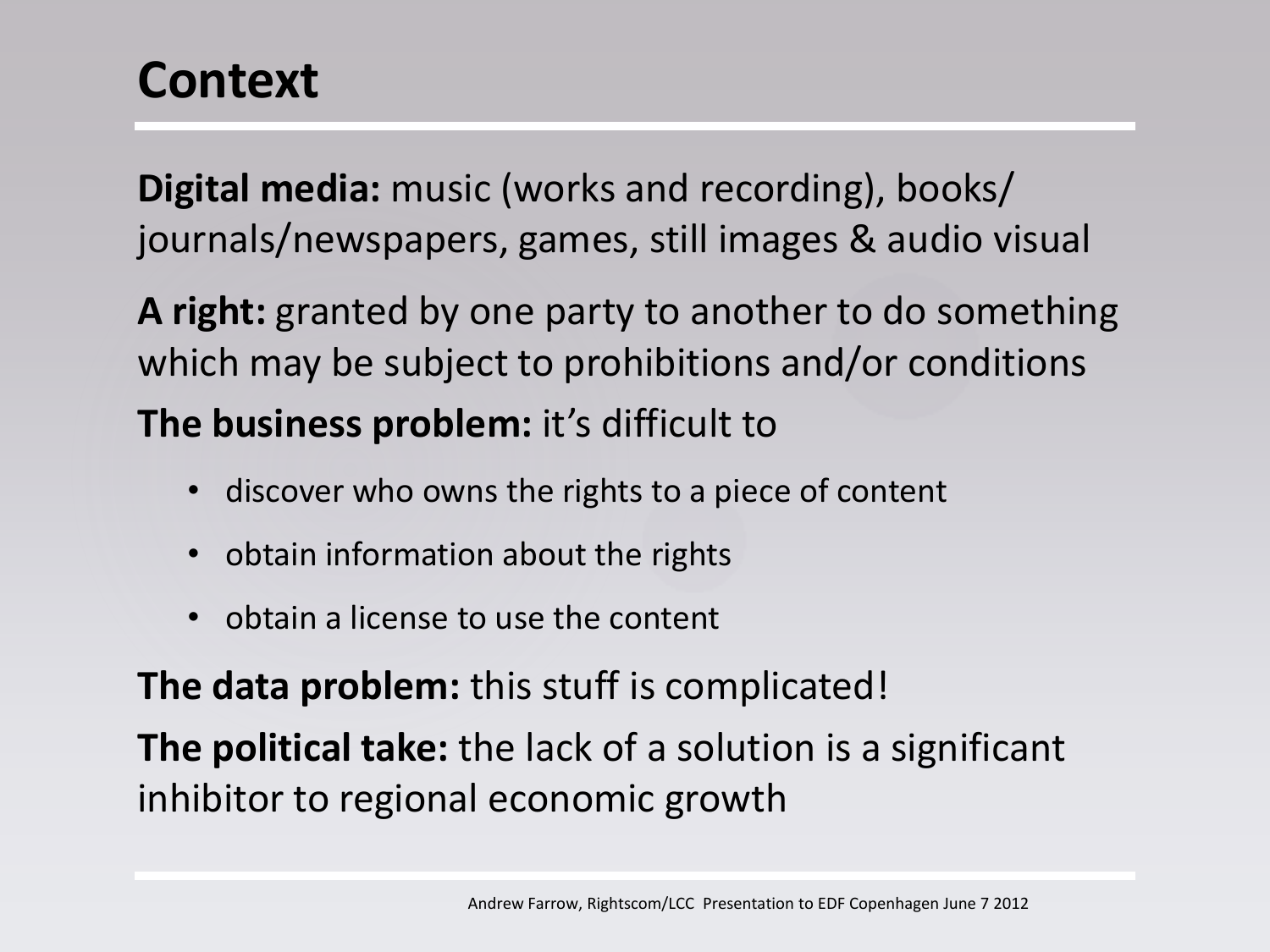# **Linked Content Coalition (LCC)**

#### **Membership:**

- > 40 members to date
- All content types
- All elements of the supply chain
- EU and US (but should be global)

**Goal:** to improve access to, and licensing of, digital content for any media and use

**Deliverable:** to specify the framework for rights data interoperability.

**Structure:** a project (long term-governance to be decided)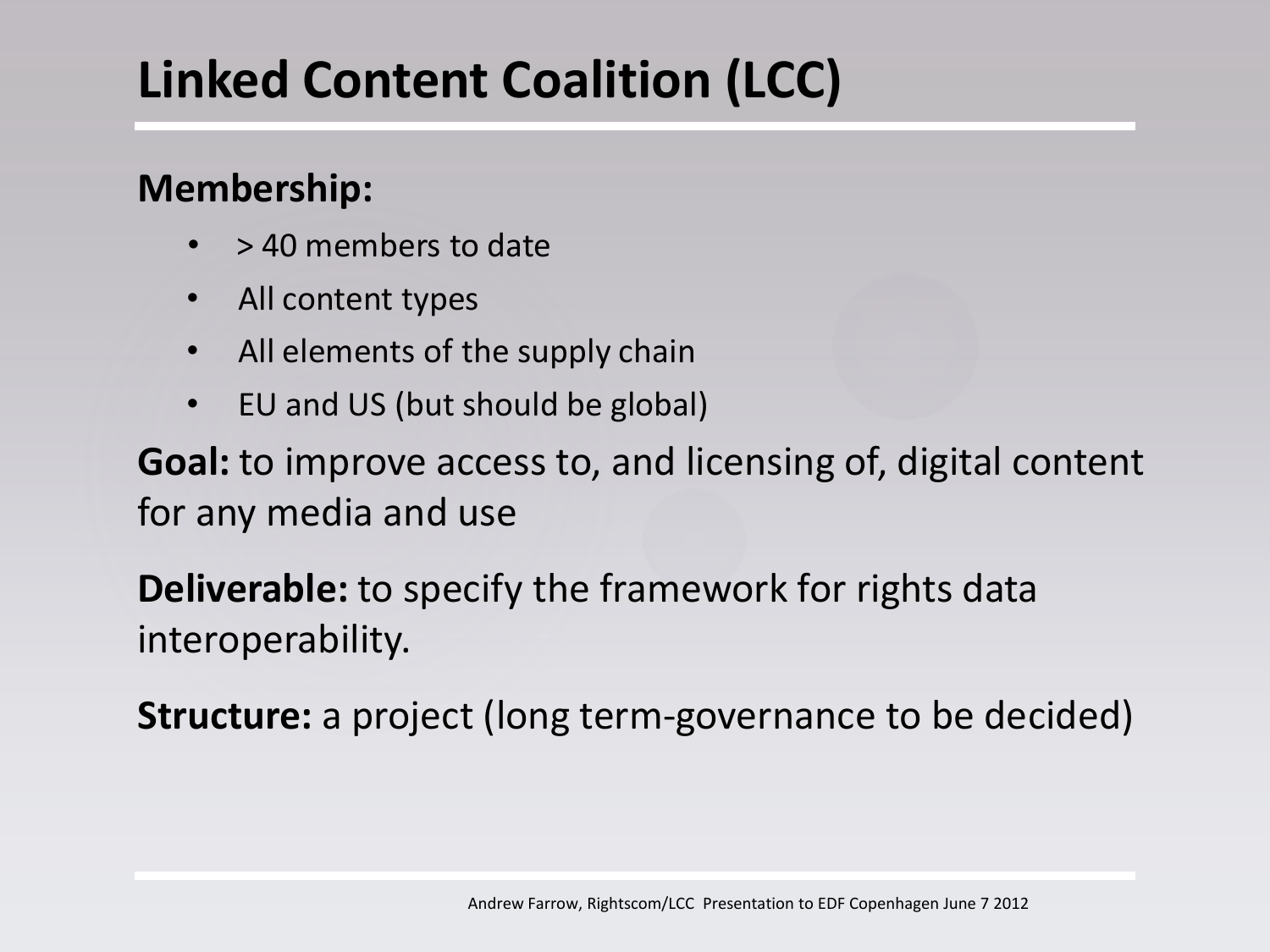### **The rights data supply chain**

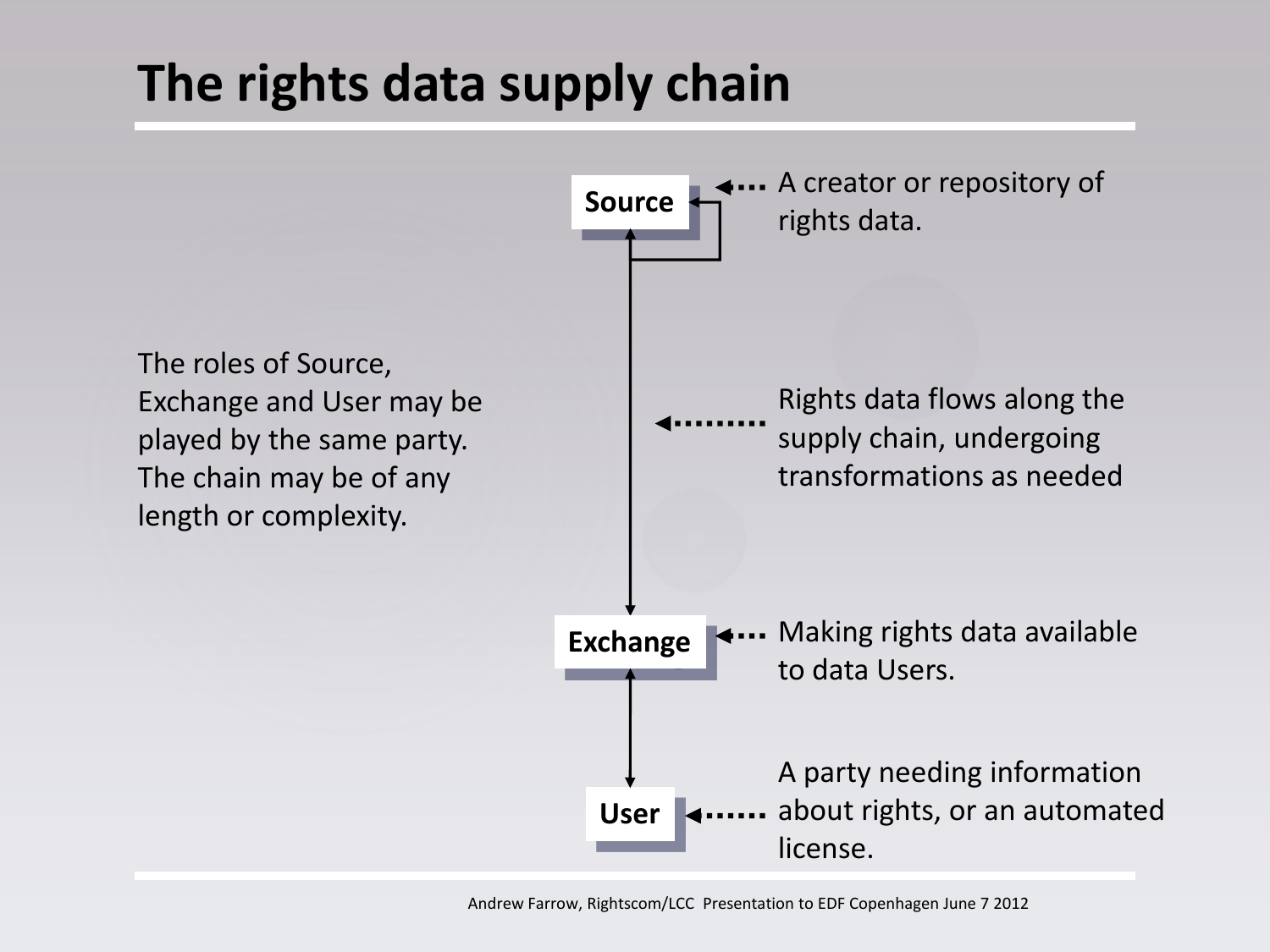### **Existing rights expression schemas**

#### There are numerous existing rights expression languages

- ODRL, various profiles including RightsML 1.0
- XRML, various profiles including MPEG-21 REL
- ccREL (Creative Commons)
- ONIX-RS, ONIX-PL (Books, Journals)
- DDEX Work Licensing, Release Delivery messages (Sound Recordings)
- CISAC CWR (Common Works Registration) (Music)
- METSRights (Bibliographic)
- PLUS Coalition Schema (Images)
- etc, etc … other standards, many proprietary schemas and statements, many DRMs, more being developed all the time

#### All do the job they were designed for

Not all will cope with changing requirements None inter-relate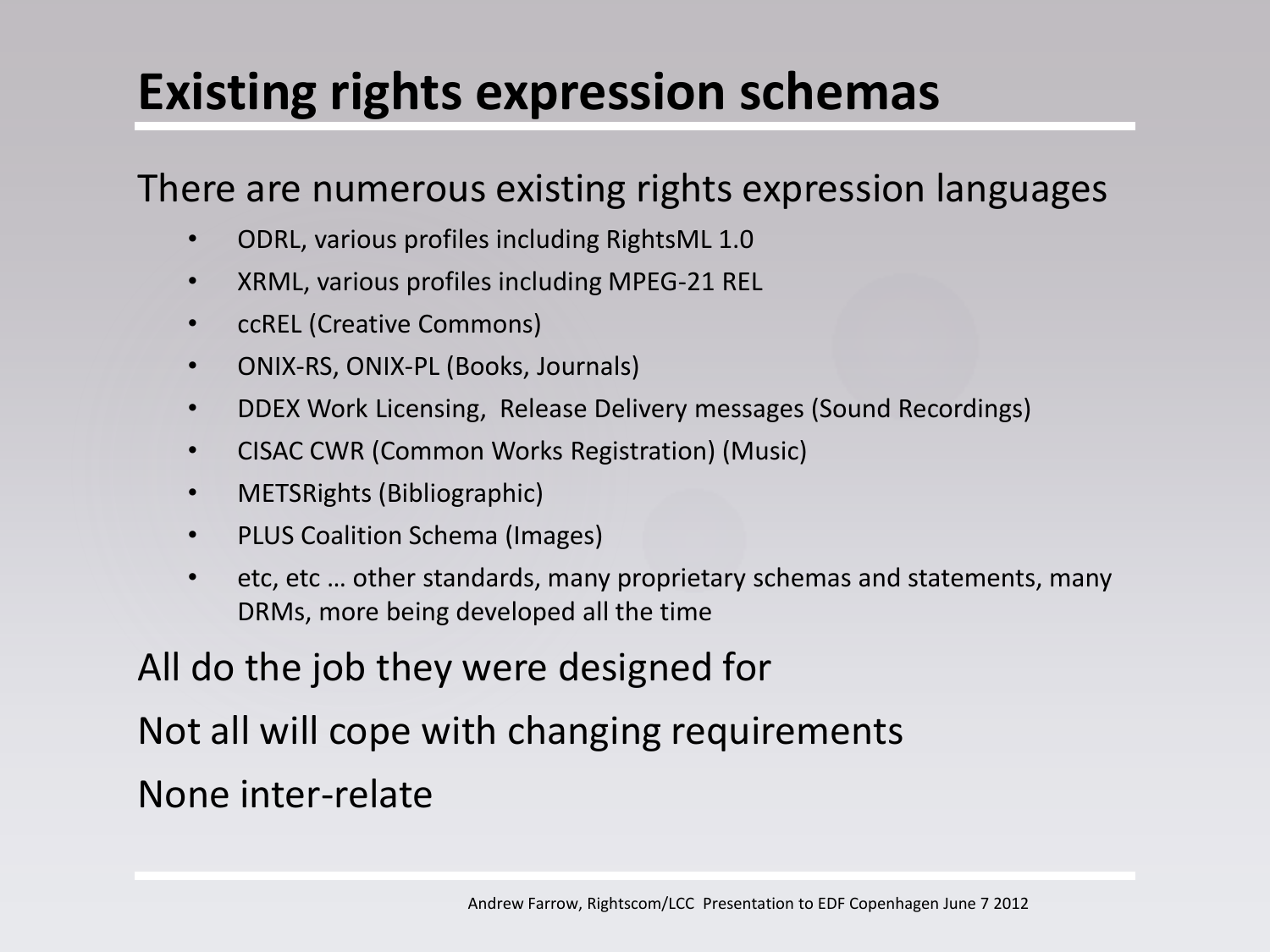## **Options**

#### **Centralised IT Platform:**

• not considered practical or desirable

#### **Single, unified standard:**

- facilitates market-driven development, but
- can't ignore existing standards; not politically acceptable

#### **Standards framework**



- facilitates market-driven development
- encourage interoperability between existing standards; politically acceptable
- encourage adoption of "best of breed" practice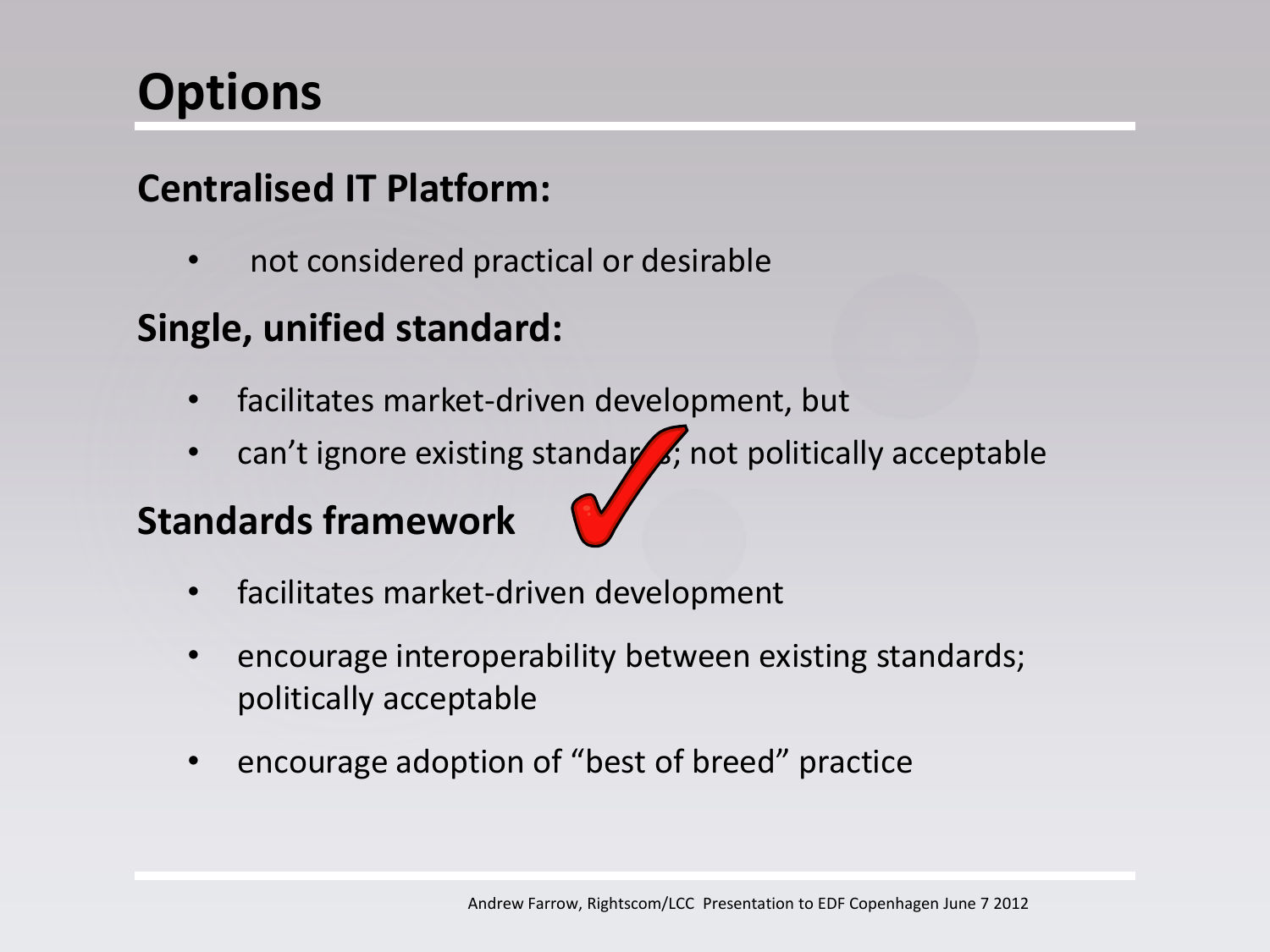# **LCC requirements**

#### **Comprehensive**

• represent all kinds of rights data for any kind of control or usage of any type of creation to any level of granularity

#### **Extensible**

• accommodate unknown variations without substantial revision

#### **Commercially neutral**

• represent rights and permissions for any business model or none

#### **Sector neutral**

• not biased to needs of any particular sector or content type

#### **Technology neutral**

• must not assume any particular technology implementation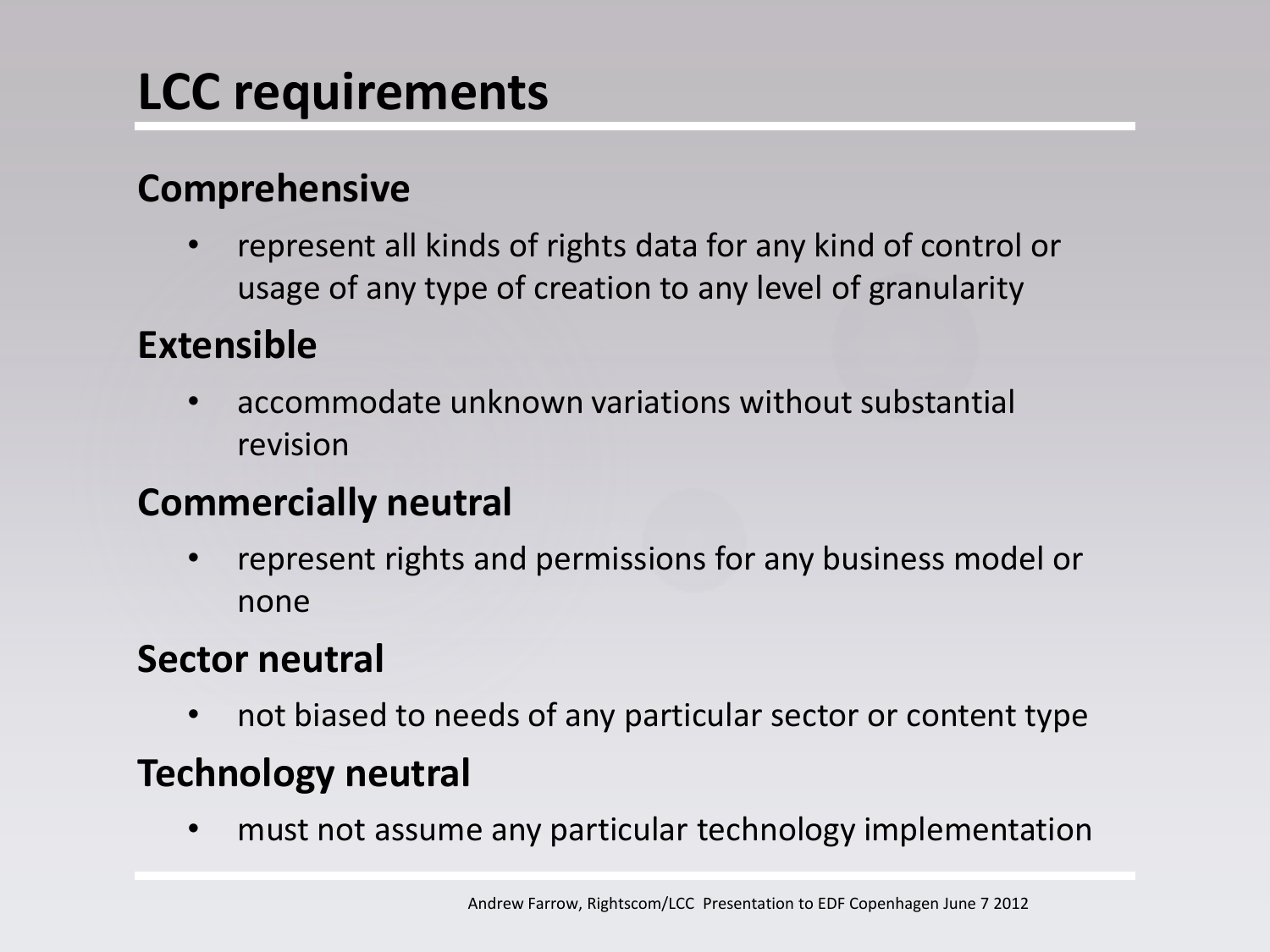### **LCC 2012 work plan**

The heart of the LCC work in 2012 is a Rights Reference Model (RRM) expressed as both:

- an abstract model
- a formal version (probably as an XML schema)

Other workstreams will investigate

- Non-technical
	- $\div$  business case
	- long term governance
- **Technical** 
	- messages
	- identifiers
	- iconography (aka service definition)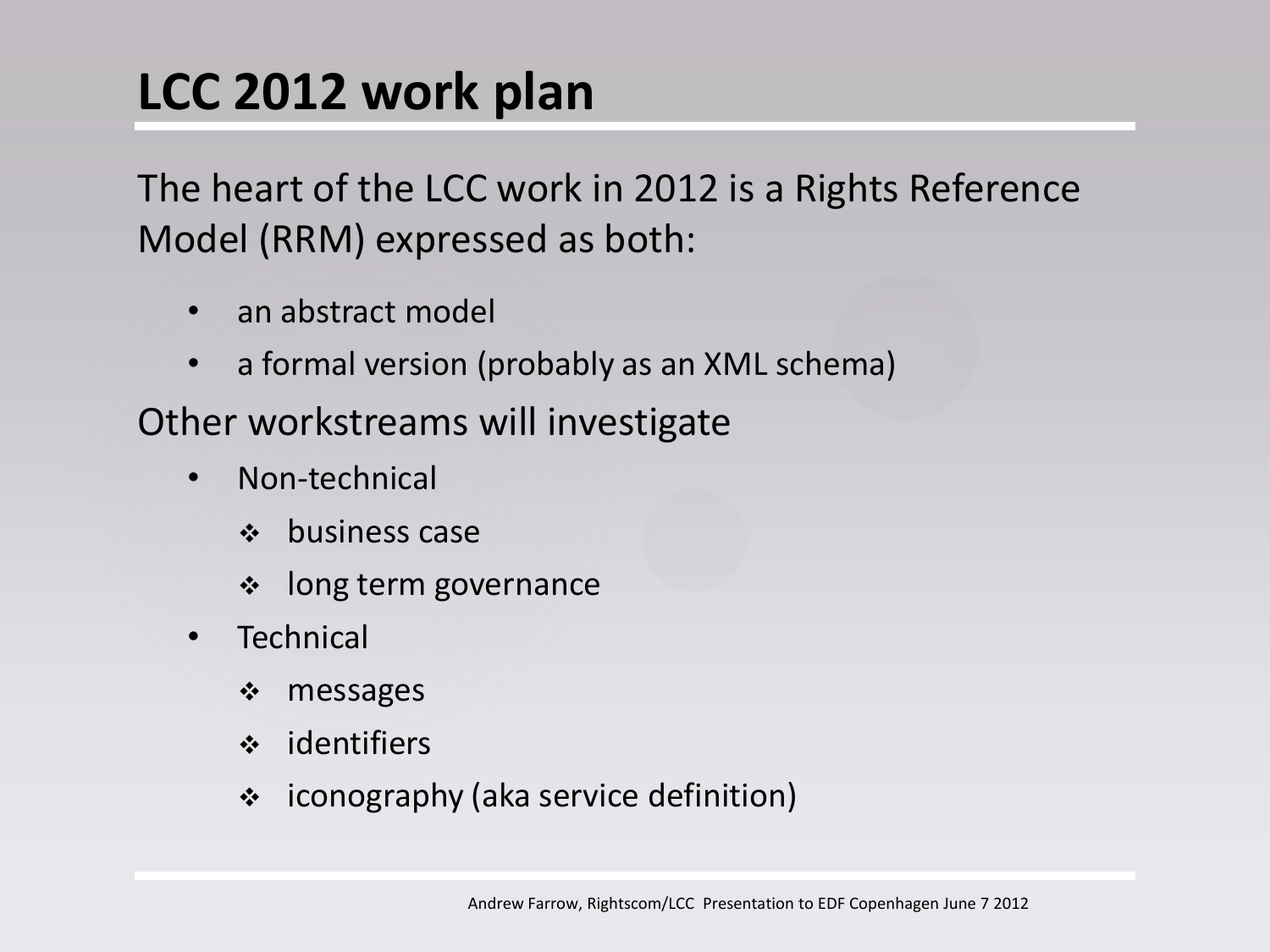### **RRM**

Is based on best existing work with its origins in the <indecs> analysis of the late 1990's

Will be mapped against existing schemas for proof

Has a generic, modular Attribute model, supported by an ontology

Is a schema for transformation, not a new rights message

Will be made freely available and may be implemented by multiple parties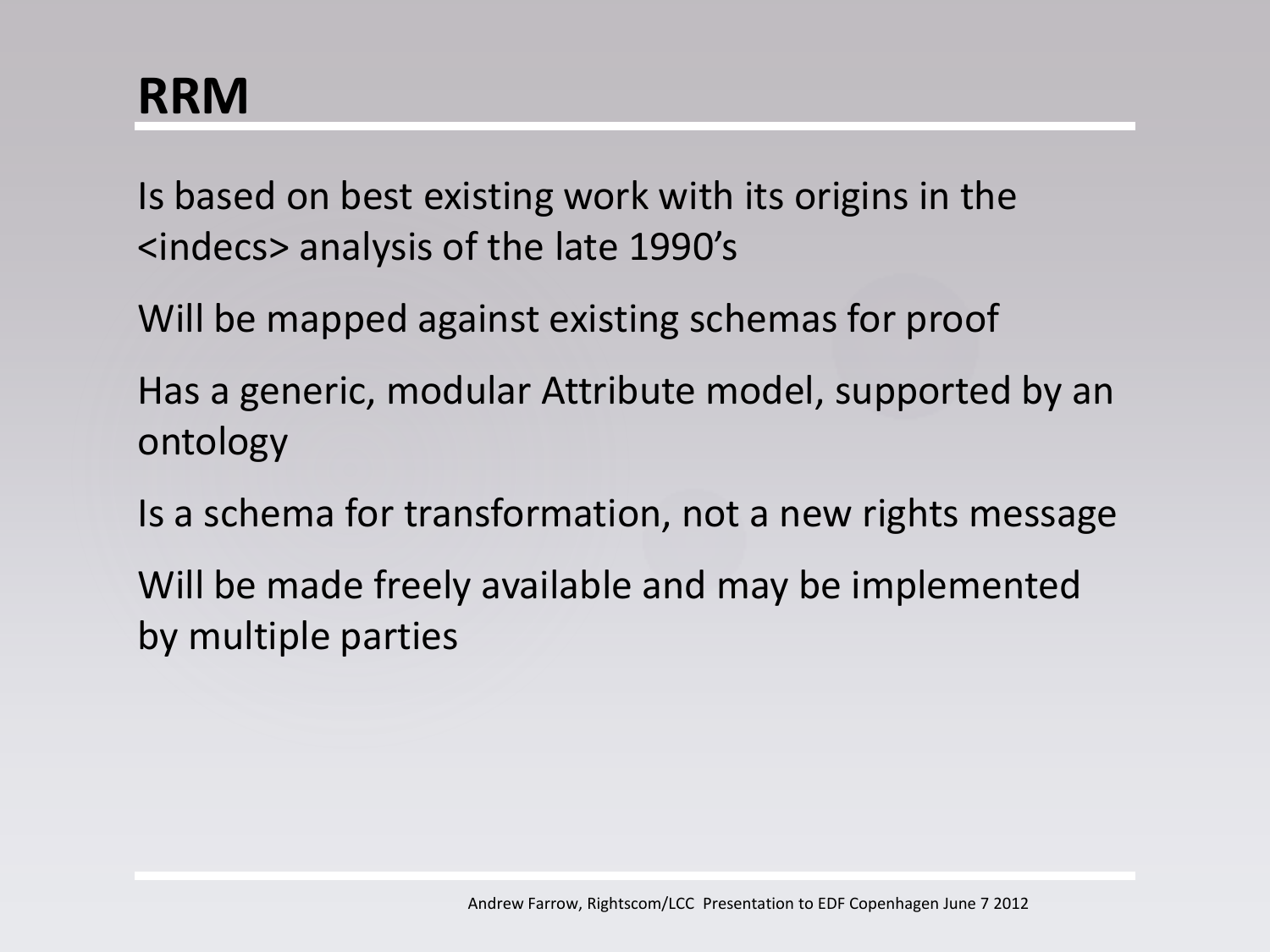## **A vision of the rights data supply chain**



Andrew Farrow, Rightscom/LCC Presentation to EDF Copenhagen June 7 2012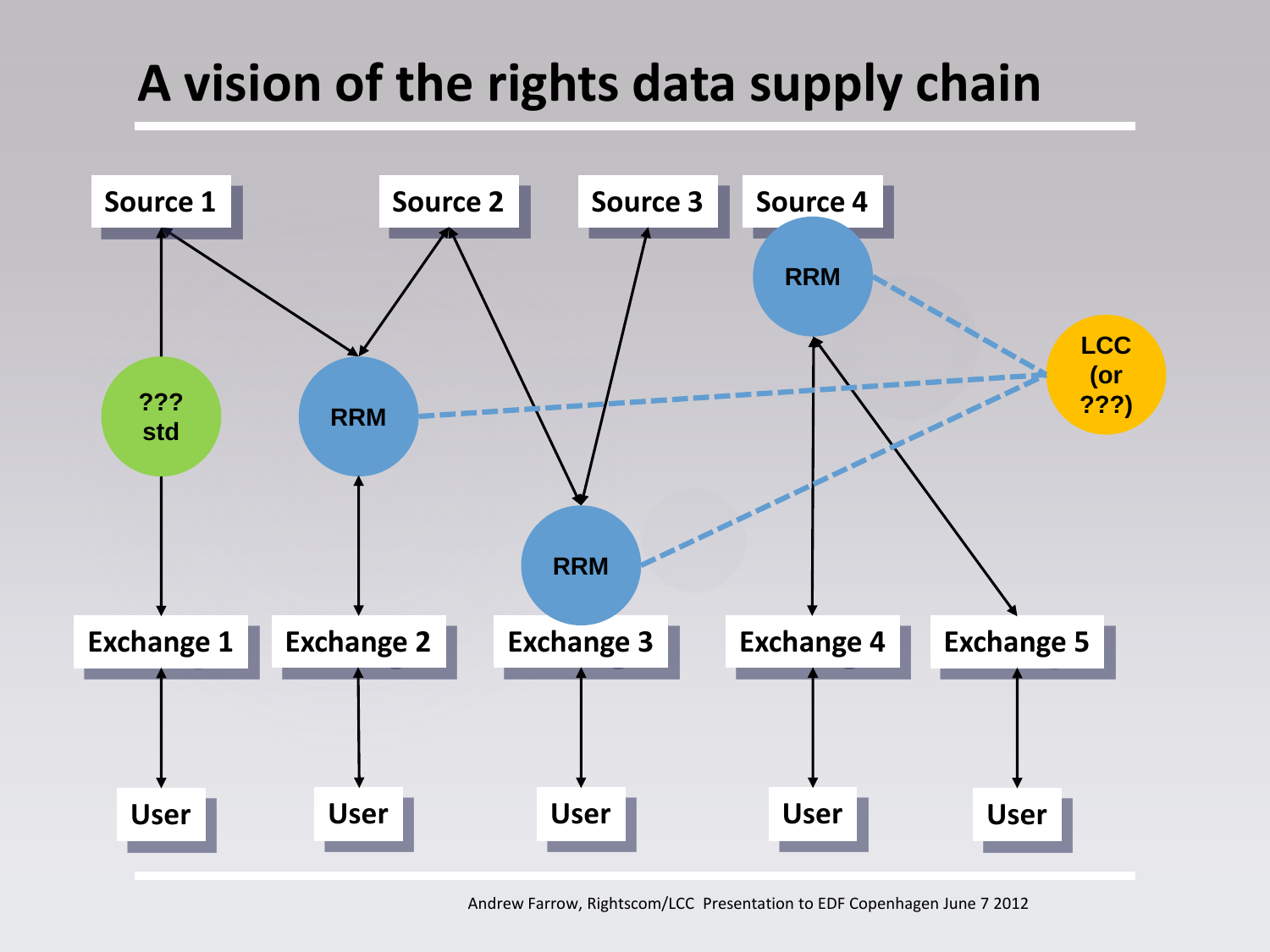### **Rights metadata**

Rights metadata is essentially the same for all sectors – the differences can all be managed by vocabulary mapping in a common model.

Six types of rights data entity have been identified (so far)

- Rights
- Mandates
- Usage rights
- Licenses
- Rights assertions
- **Conflicts**

Note: rights management applies to **groups of creations**, not just individual items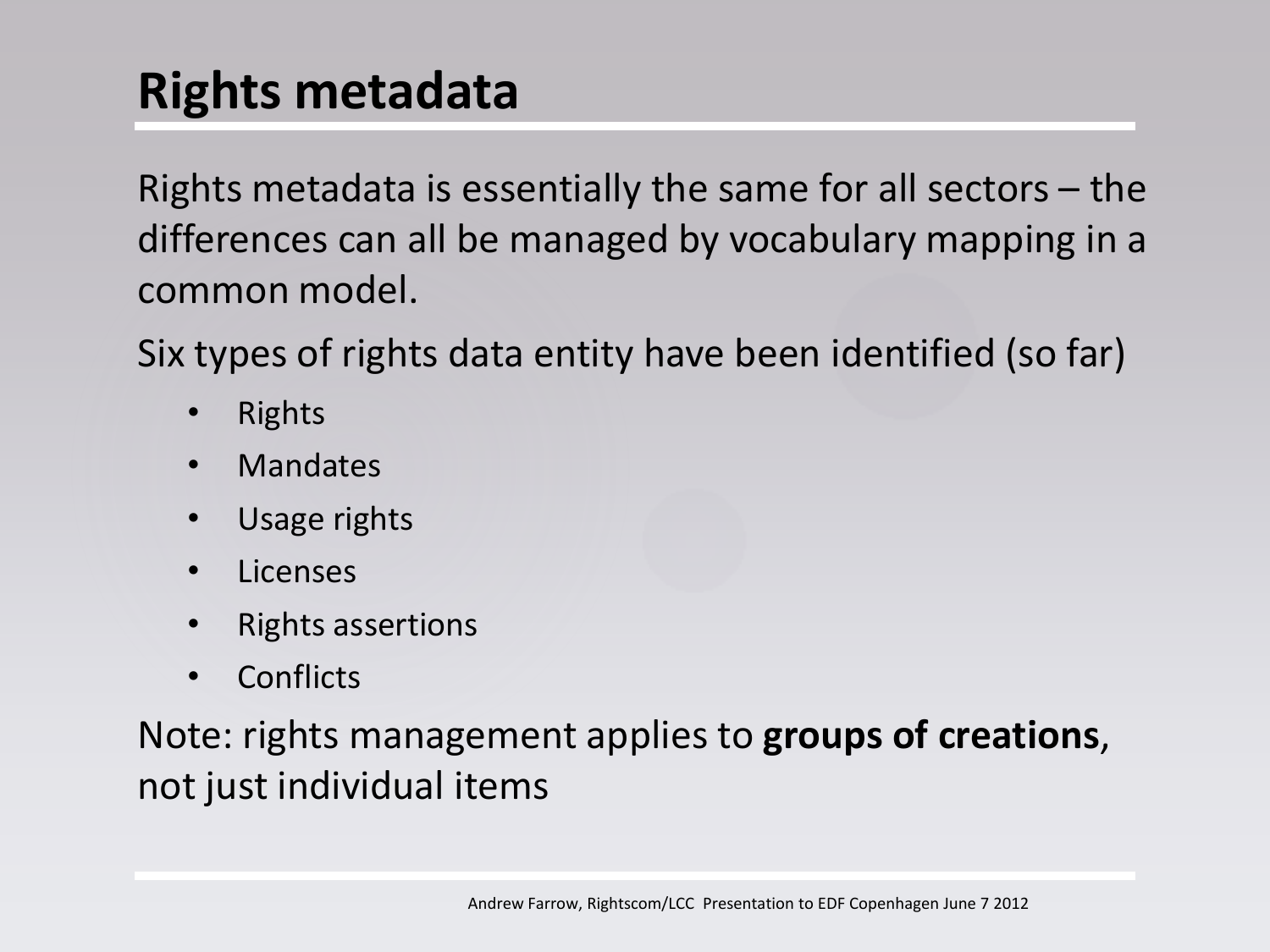## **Rightsholdings and Mandates**

#### A **Rightsholding** is a state in which some party controls

- some % share of some rights
- in some creation or another Rightsholding
- for some kind(s) of usage
- for some kind(s) of control
- for some period
- for some place
- with perhaps some other contextual conditions.

Rightsholdings are granted by law and delegated by agreements (which we call **Mandates**).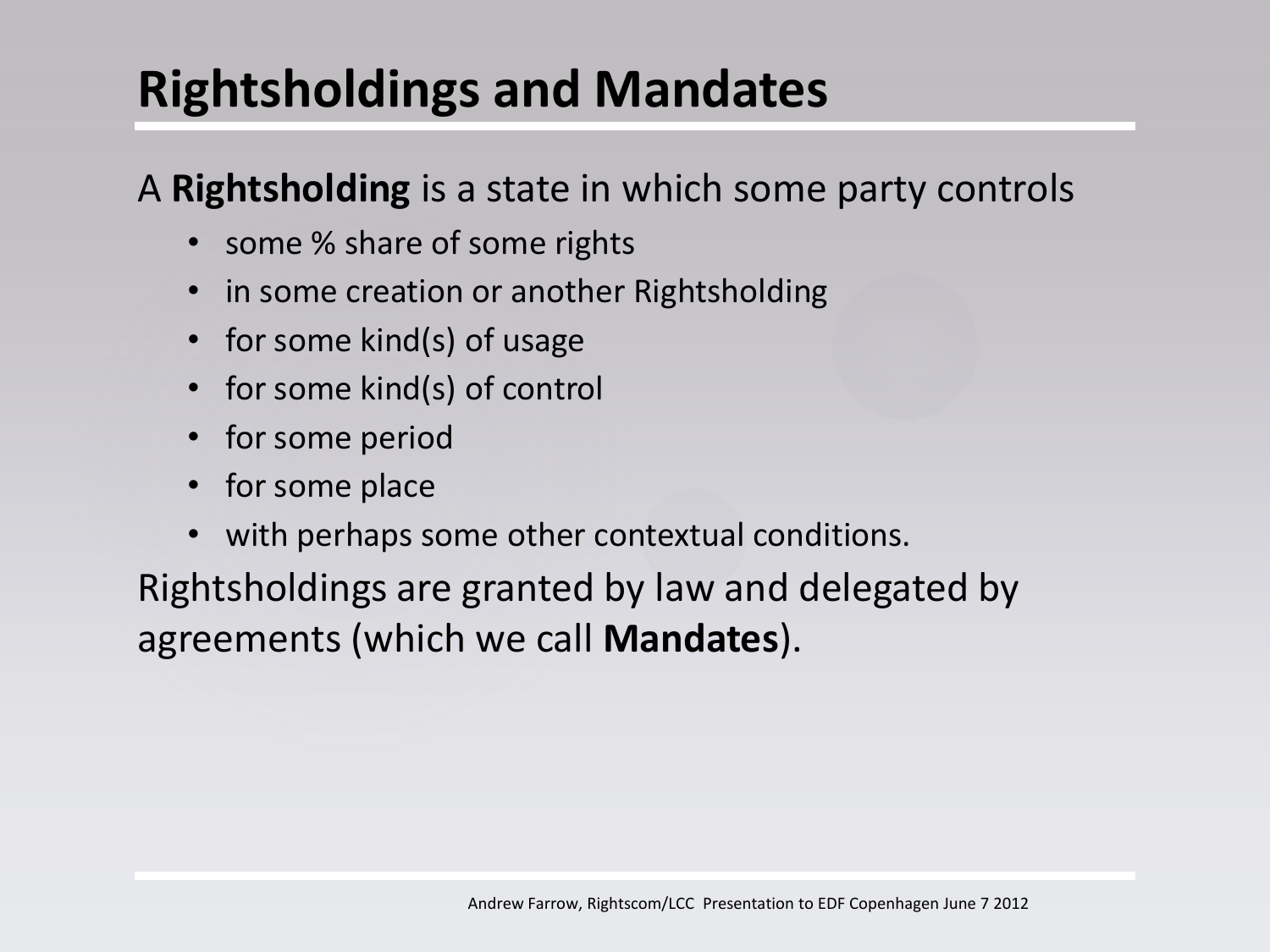### **Usage Rights and Licenses**

A **License** is an agreement (an event) in which A & B agree that

- B can do X (**Usage Right**), but
- can't do Y (prohibition), and
- must do Z (condition).
- X, Y and Z are also kinds of events.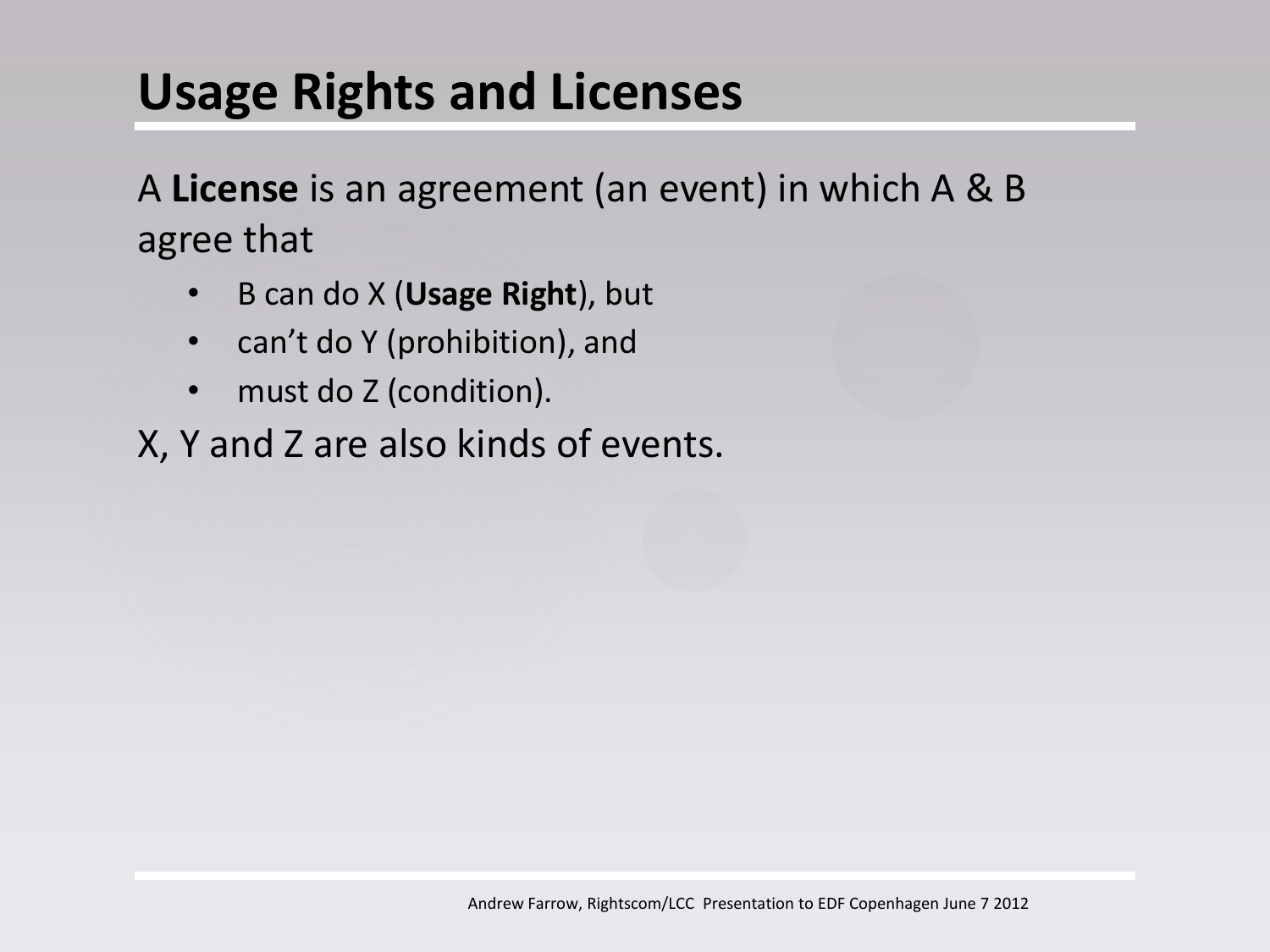# **Rights Assertions and Conflicts**

An Assertion is a kind of event in which A states that X is either true or false.

- If X is a Rightsholding, License, Usage Right or Mandate, then it is a **Rights Assertion**.
- If A makes a Rights Assertion and B makes a Rights Assertion and they are in conflict there is a state called a **Rights Conflict**.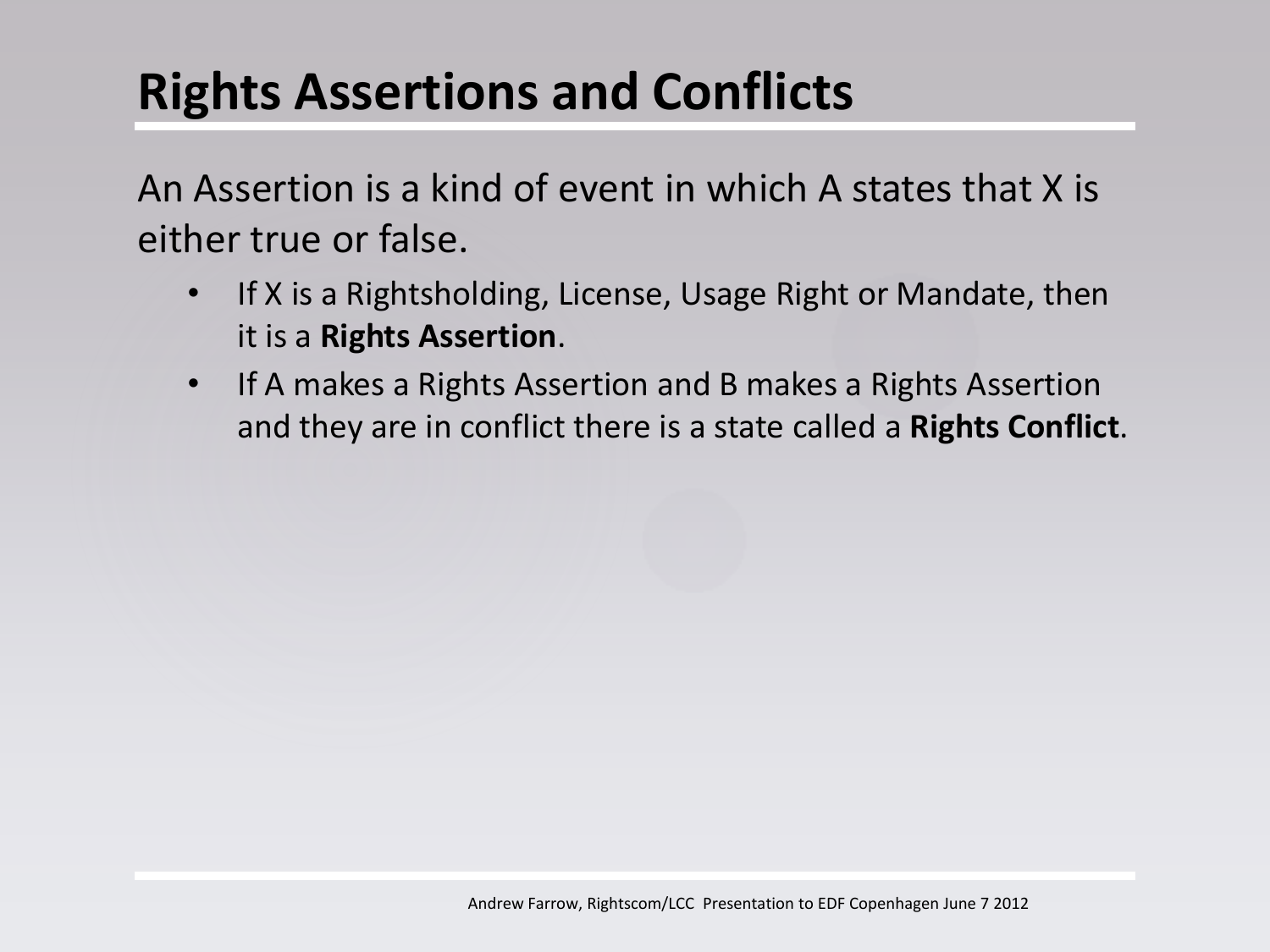# **Rights Data Integration (RDI) Project**

RDI is a proposal submitted under the CIP ICT PSP 2012 work programme

An exemplary implementation of LCC

Includes examples of Sources and Exchanges

If successful will last for 2 years (2013/14)

15 partners from UK, Germany, Denmark, Italy, Netherlands, Belgium, Greece

All elements of the supply chain